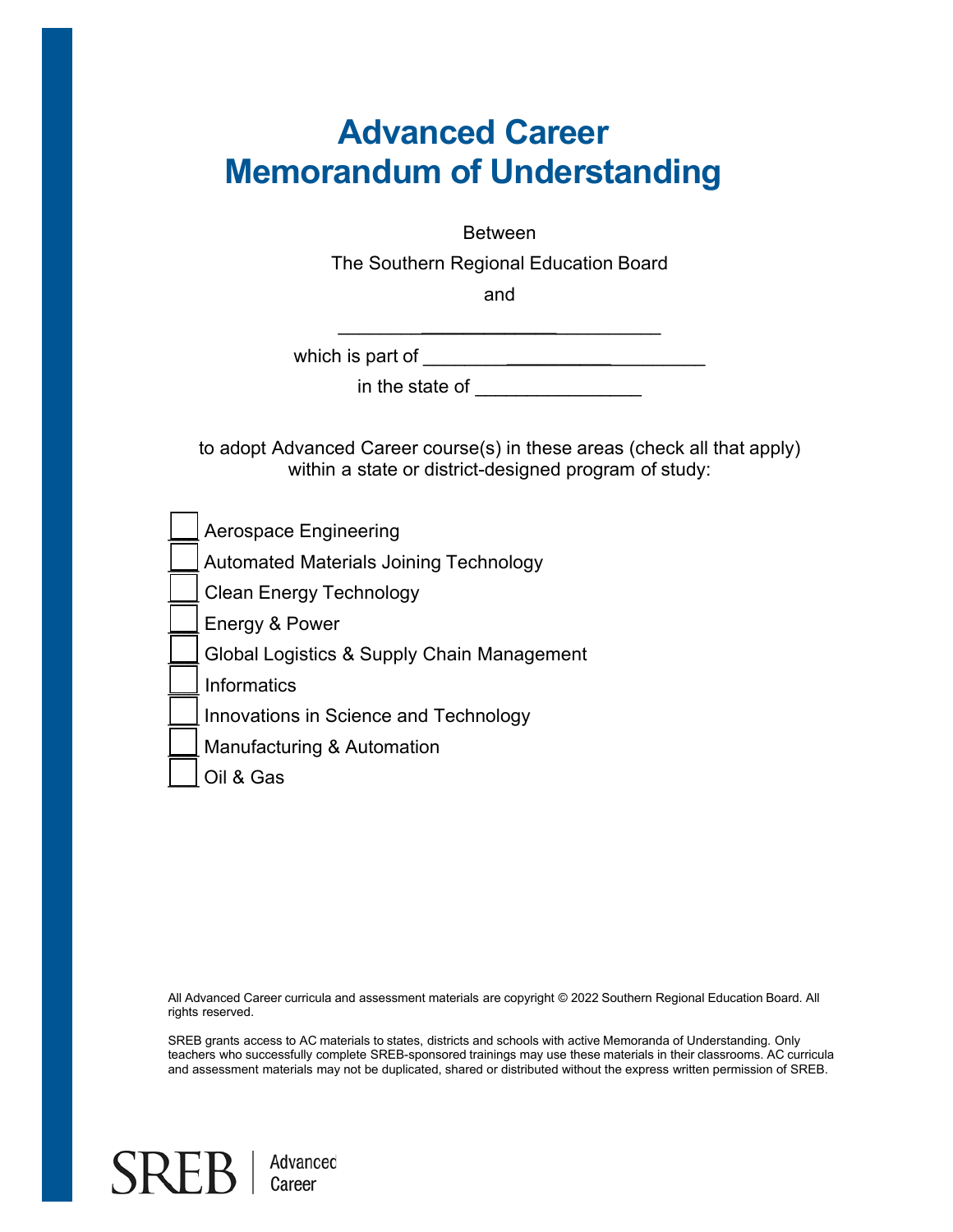# **Advanced Career Pathway Implementation**

The participating school and district agree to offer Advanced Career course(s) as part of a state or district-designed comprehensive career pathway leading to college and careers and collaborate with SREB to ensure effective implementation of AC course(s) and pathways.

## **SREB agrees to:**

- 1. Provide access to Advanced Career course(s) at no cost to schools or districts
- 2. Provide professional development to assist teachers in implementing AC course(s) effectively (See [Appendix A](#page-3-0) for AC's Professional Learning Plan)
- 3. Develop and maintain an item bank for AC end-of-course assessments and collaborate with [NOCTI](https://www.nocti.org/) to provide a secure system for administering and scoring assessments, collecting and analyzing assessment data, and reporting assessment results to participating schools
- 4. Provide AC certificates and digital badges, through NOCTI, to students who successfully complete AC end-of-course assessments
- 5. Collaborate with [Studica](https://www.studica.com/sreb-advanced-career-pathways-overview) to provide a supply procurement process and equipment to schools
- 6. Conduct systematic and regular evaluations of AC programs to improve the effectiveness of AC curricula, instructional materials, assessments and professional development
- 7. Seek funding to revise curricula in the following career areas, in this priority order: (1) Aerospace Engineering, (2) Global Logistics & Supply Chain Management, (3) Energy — comprising Clean Energy Technology, Energy & Power and Oil & Gas, and (4) Manufacturing & Automation (formerly known as Integrated Production Technologies) and Automated Materials Joining Technology. Revised curricula will meet accessibility requirements and be housed on a content management system. All other AC curricula not listed above will be housed on SREB's CMS until 2025; SREB may revise these additional curricula should funding to do so become available.

## **The participating school and district agree to:**

- 1. Offer AC courses within a comprehensive career pathway that (a) consists of three or more highquality CTE courses, which may include other AC courses and (b) leads to high-demand careers, as identified by analyses of regional or state workforce data and input from industry and workforce organizations. Complete [Appendix B](#page-4-0) with this information and submit it with this agreement.
- 2. Ensure each student has equitable access to any career pathway containing AC courses.
- 3. Identify and require new AC teachers to participate in SREB's virtual teacher training.
- 4. Require experienced AC teachers to participate in training prior to teaching a new AC course.
- 5. Engage business, industry and postsecondary subject-matter experts as advisers and mentors for AC teachers, as authentic audiences for student presentations and as providers of work-based learning experiences for students.
- 6. Provide opportunities for AC teachers to collaborate with academic teachers and business, industry and postsecondary subject-matter experts.
- 7. Equip AC classrooms with the required hardware, software, tools and supplies.
- 8. Provide adequate time in the master schedule for students to complete AC curricula and projects.
- 9. Agree to offer AC end-of-course assessments and student and teacher surveys (\$10 per student).

 $SREB$   $|$   $Career$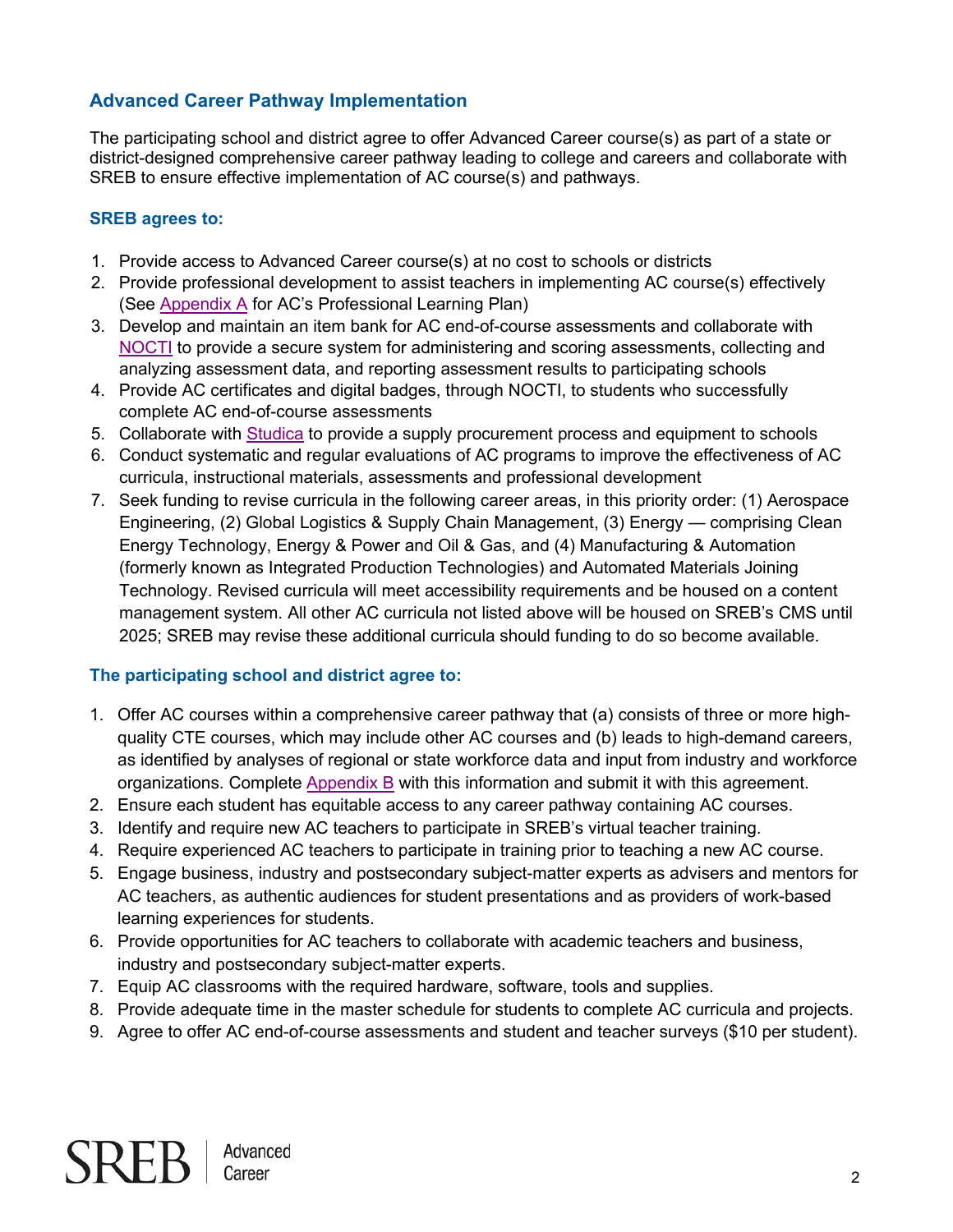## **School Information**

□ Shared-Time Technology Center

□ Career and Technical Education High School

□ Comprehensive High School

☐ Community and Technical College

| <b>District</b>        | School       |                     |  |
|------------------------|--------------|---------------------|--|
| <b>Contact Name</b>    | Job Title    |                     |  |
| <b>Email Address</b>   |              | <b>Phone Number</b> |  |
| <b>Mailing Address</b> |              |                     |  |
| City                   | <b>State</b> | Zip Code            |  |

## **Agreement**

The undersigned have reviewed and accepted the terms, conditions and restrictions in this MOU for participation in Advanced Career as the basis for working together.

 $\_$  , and the contribution of the contribution of  $\overline{\phantom{a}}$  ,  $\overline{\phantom{a}}$  ,  $\overline{\phantom{a}}$  ,  $\overline{\phantom{a}}$  ,  $\overline{\phantom{a}}$  ,  $\overline{\phantom{a}}$  ,  $\overline{\phantom{a}}$  ,  $\overline{\phantom{a}}$  ,  $\overline{\phantom{a}}$  ,  $\overline{\phantom{a}}$  ,  $\overline{\phantom{a}}$  ,  $\overline{\phantom{a}}$  ,  $\over$ 

School Superintendent Date Controller and Date Date Date

\_\_\_\_\_\_\_\_\_\_\_\_\_\_\_\_\_\_\_\_\_\_\_\_\_\_\_\_\_\_\_\_\_\_\_\_\_\_\_\_\_\_\_\_\_\_\_ Signature (original handwritten or digital image acceptable)

School Principal Date Control of the Control of the Control of the Date Date Date

\_\_\_\_\_\_\_\_\_\_\_\_\_\_\_\_\_\_\_\_\_\_\_\_\_\_\_\_\_\_\_\_\_\_\_\_\_\_\_\_\_\_\_\_\_\_\_\_ Signature (original handwritten or digital image acceptable)

Dale Winkler, Ed.D., Vice President, SREB Date



 $\_$  , and the set of the set of the set of the set of the set of the set of the set of the set of the set of the set of the set of the set of the set of the set of the set of the set of the set of the set of the set of th

 $\_$  , and the set of the set of the set of the set of the set of the set of the set of the set of the set of the set of the set of the set of the set of the set of the set of the set of the set of the set of the set of th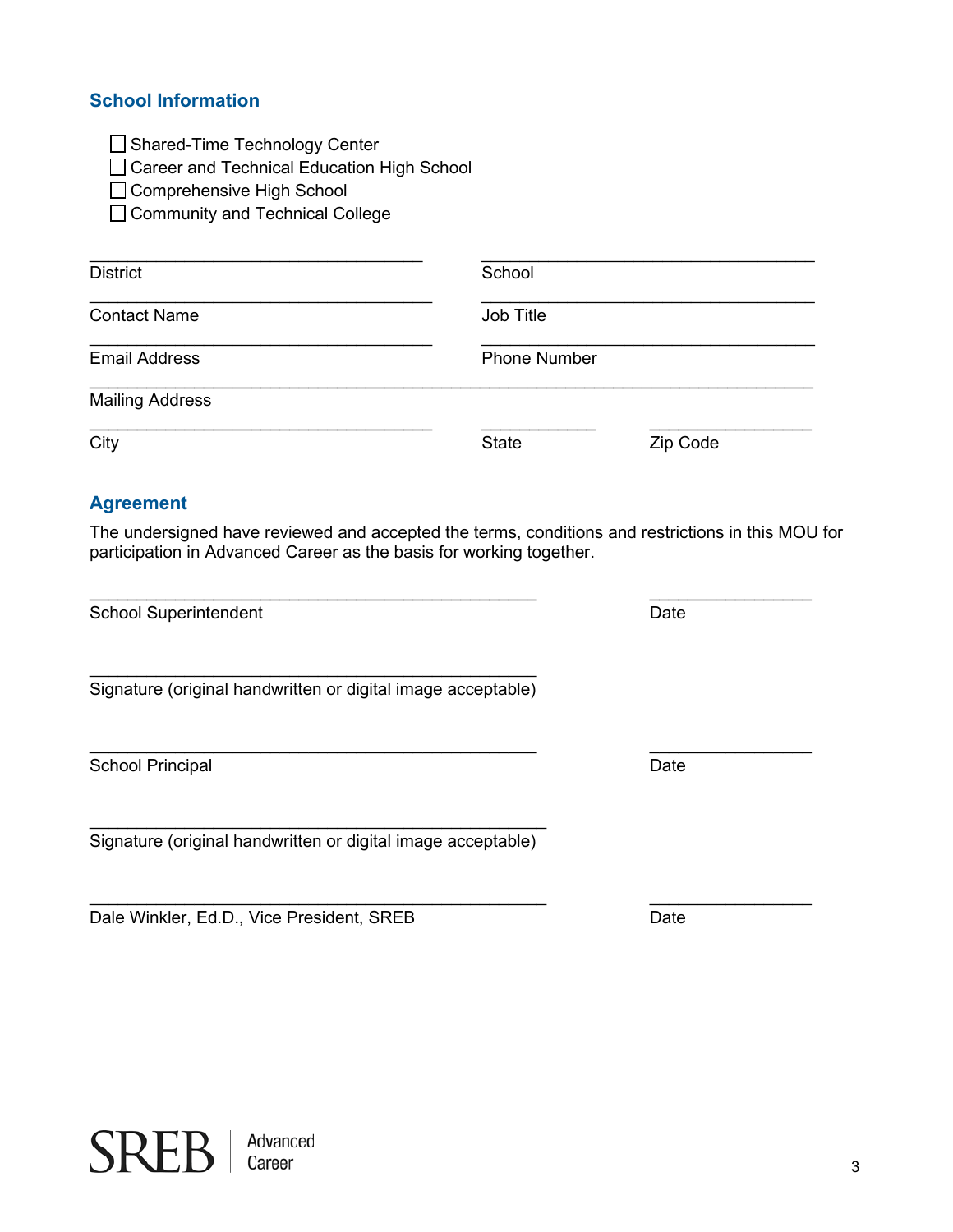# <span id="page-3-0"></span>**Appendix A: Advanced Career Professional Learning Plan**

- 1. **New AC teachers** *will* participate in five-days of synchronous virtual training (\$3,950 per teacher). It includes:
	- An overview of Advanced Career and AC projects
	- Training in project-based learning pedagogies
	- Training in the embedded academic content in selected AC projects
	- Training in the technical content and technology in selected AC projects
- 2. **Experienced AC teachers** *teaching a course for the first time* must participate in four days of synchronous virtual training (\$2,950 per teacher) that includes a review of technical content, selected academic content and technology for their selected course.
- 3. AC teachers may only attend one four- or five-day synchronous training at a time. Teachers may choose to attend the new AC teacher training in one week, and the experienced teacher training in a subsequent week. Schools or districts may contract with SREB for additional professional learning for teachers teaching more than one AC course.
- 4. All AC teachers may participate in at least two after school technical assistance sessions during the year.
- 5. Schools, districts or states may supplement this professional learning plan with additional onsite or virtual training or coaching by contracting with SREB for support.